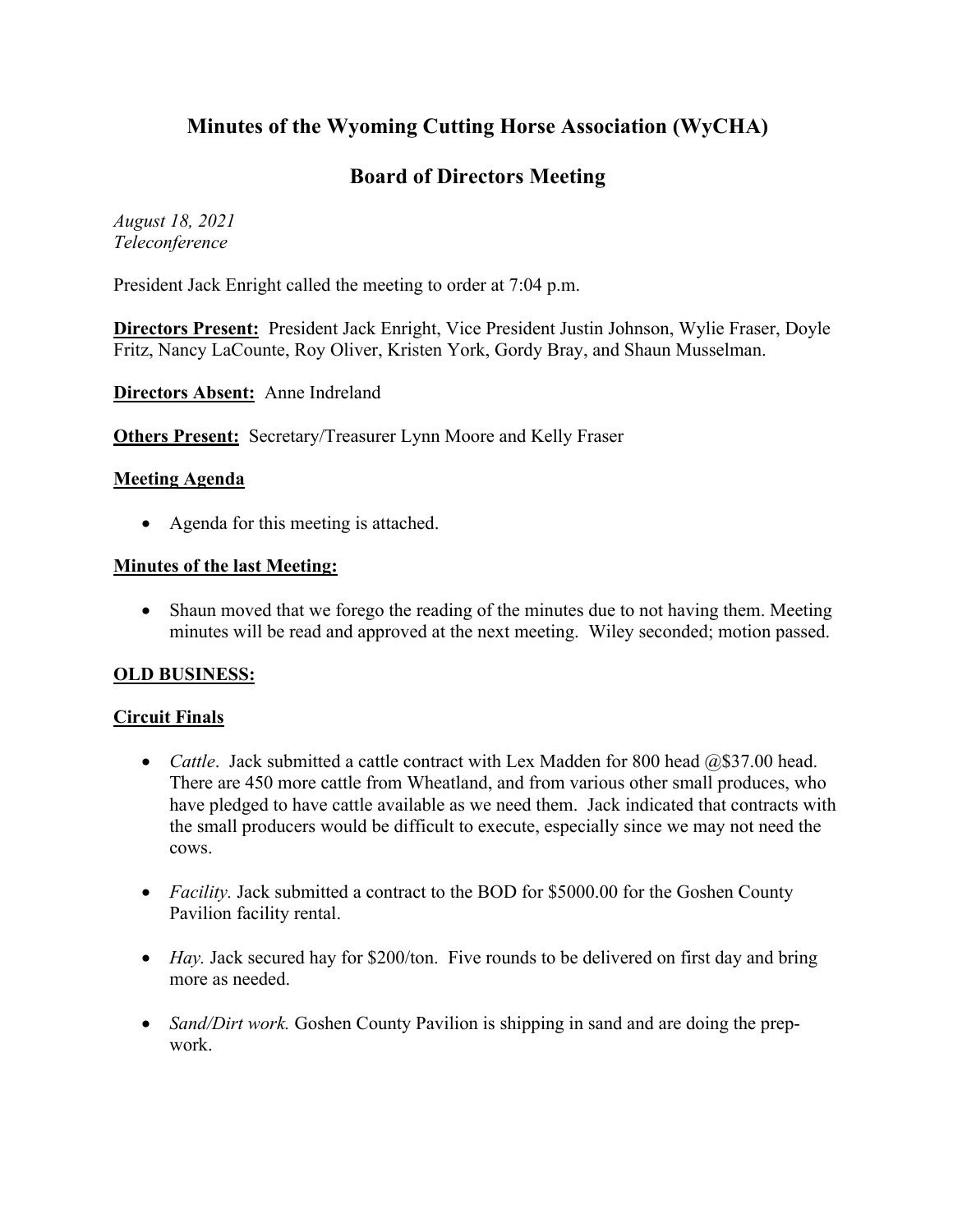- *Meet and Greet Wednesday.* Jack reported that a cash bar will be retained. Live entertainment by a lady named Autumn (?) will play for 2-3 hours at a cost of \$300.00. Nancy and Jack are preparing welcome bags and drawing prizes. The time of the event was discussed, and it was agreed to change the time to 6:30 pm start with entertainment beginning at 7:30.
- *Show Application update from Kelly.* Kelly reported we had to keep the \$500 added amount, unless we wanted to change the date the entries are due. No one wanted to change the entry date. NCHA is good with the application.
- *Cattle Handling*. Discussion occurred about cost of hiring Matt and Taylor Cordingly vs. onsite help. Jack reported that Lex Madden wanted to have his people do the cattle handling. Lex will get back to Jack about who he has that would be acceptable. Jack told him max pay would be \$120.00 day. The Cordinglys' are more expensive, including a 5day hotel room. BOD first choice is Matt and Taylor for cattle help. Jack will report back after more discussion with Lex Madden.
- *Prepaid entries.* No changes were discussed; prepaid entries will remain as is.
	- o If an exhibitor wants to add a class, and if we have the cattle, we will let them draw in. If we don't have the cattle, they will draw in as a 3a, be last in the class, and no new cattle will be added. No surcharge, No advertisement.
	- o Disclaimer document for entry form. Kelly wanted to add two bullet points:
		- Big Sky Circuit qualifiers will come into the show with a clean slate, points accumulated over the 3 shows and a pencil final will determine the circuit champions. Points will be calculated using the NCHA circuit point table. Awards will be given to 5 places for circuit finalists. All weekend earnings go to NCHA world standings.
		- Two chances to win awards for Big Sky Circuit finalists. 1) Win awards at the circuit finals show and 2) win year end awards for most accumulated points from the NCHA Circuit year end program.
	- o Gordy made a motion to approve the additional bullet points to the disclaimer, Shaun seconded it, motion passed.
	- o *Horse owner vs. trainer within circuit:* Some owners are in the Big Sky Circuit, but their trainer is in another circuit. Any trainer who is not in the big sky circuit can ride a horse that is eligible in the Big Sky Circuit, if the owner of the horse is in the Big Sky Circuit.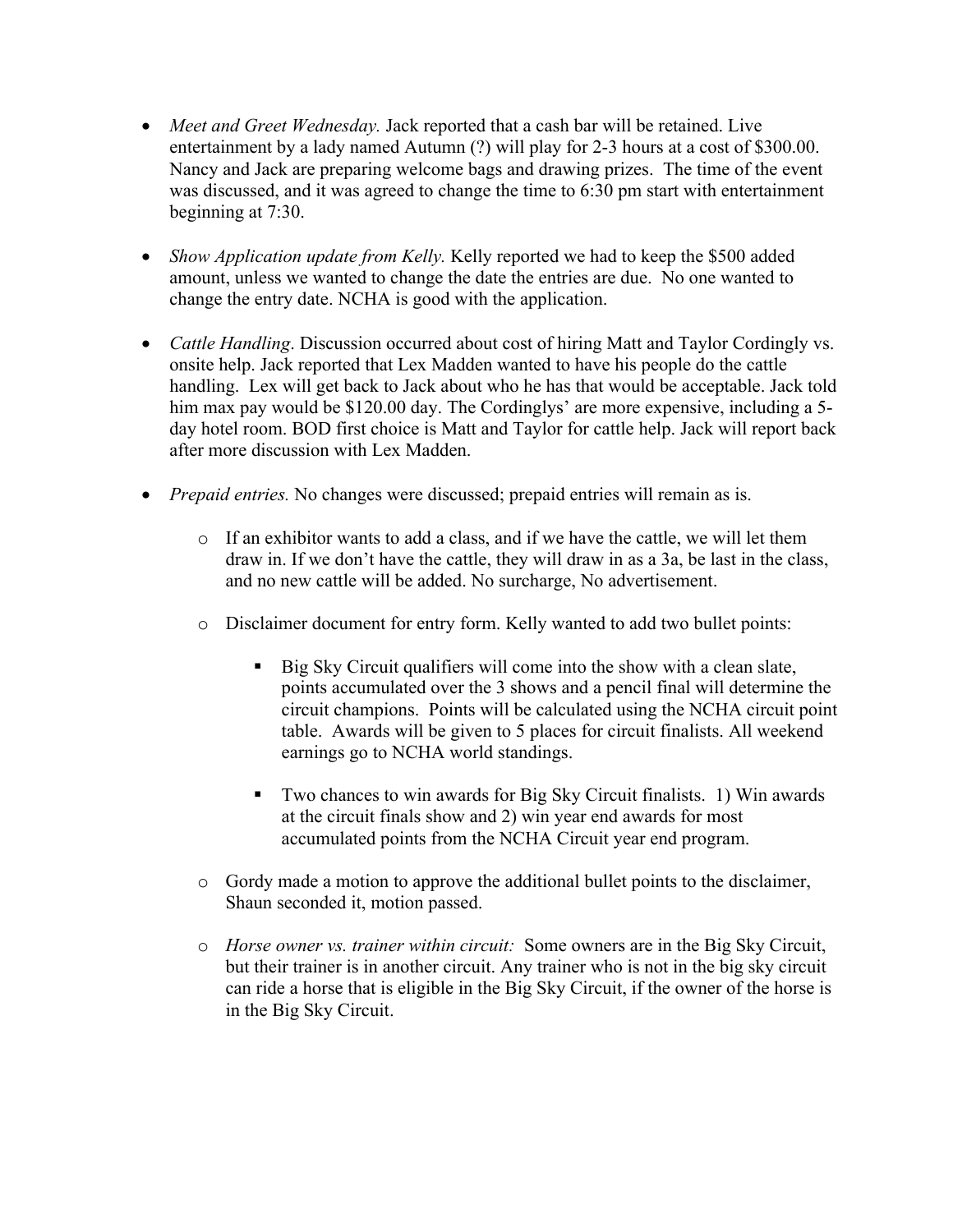- *Clinic.*
	- o NCHA outreach program. The NCHA want Chubby Turner to come and do a clinic, could be flag, couple cows, or TV. NCHA wants to know if we can accommodate Chubby. Kelly suggested a couple classroom settings, if people can make it, they go, if not they don't. Perhaps work individuals on the flag. Problem how to not take away flag and cattle work time from exhibitors. Make it a one-on-one time with Chubby, on the flag. Set up TV and go over runs and judges' cards. Do classroom setting 2 or 3 times over the show. If use the practice pen, then they must pay for the practice pen, but not the flag.
- *To Do List.* Everyone needs to be on call to jump in and help. Set up by Wednesday is important, perhaps setup on Tuesday. Some of the BOD will be in Laurel for the show, so some may not be able to arrive in Torrington until Wednesday.

#### **Other Business**

- *Miller show approval*. Kelly set up Miller show in Fastercut, but note it was not on our schedule. Shaun made a motion to approve the Miller Horse Palace show in Laurel Montana. Wiley seconded; motion passed.
- *WyCHA Year-End.* End of year date for WyCHA. Shaun moved that the last show of the year is the Big Sky Circuit Finals. Kristen seconded. Motion passed. Kristen agreed to do the Wyoming year-end awards, needs a list of classes and order them ASAP. Kristen will do 3 places.

Gordy made the motion to adjourn the meeting, seconded by Doyle, motion was passed. Meeting was adjourned at 8:12 p.m.